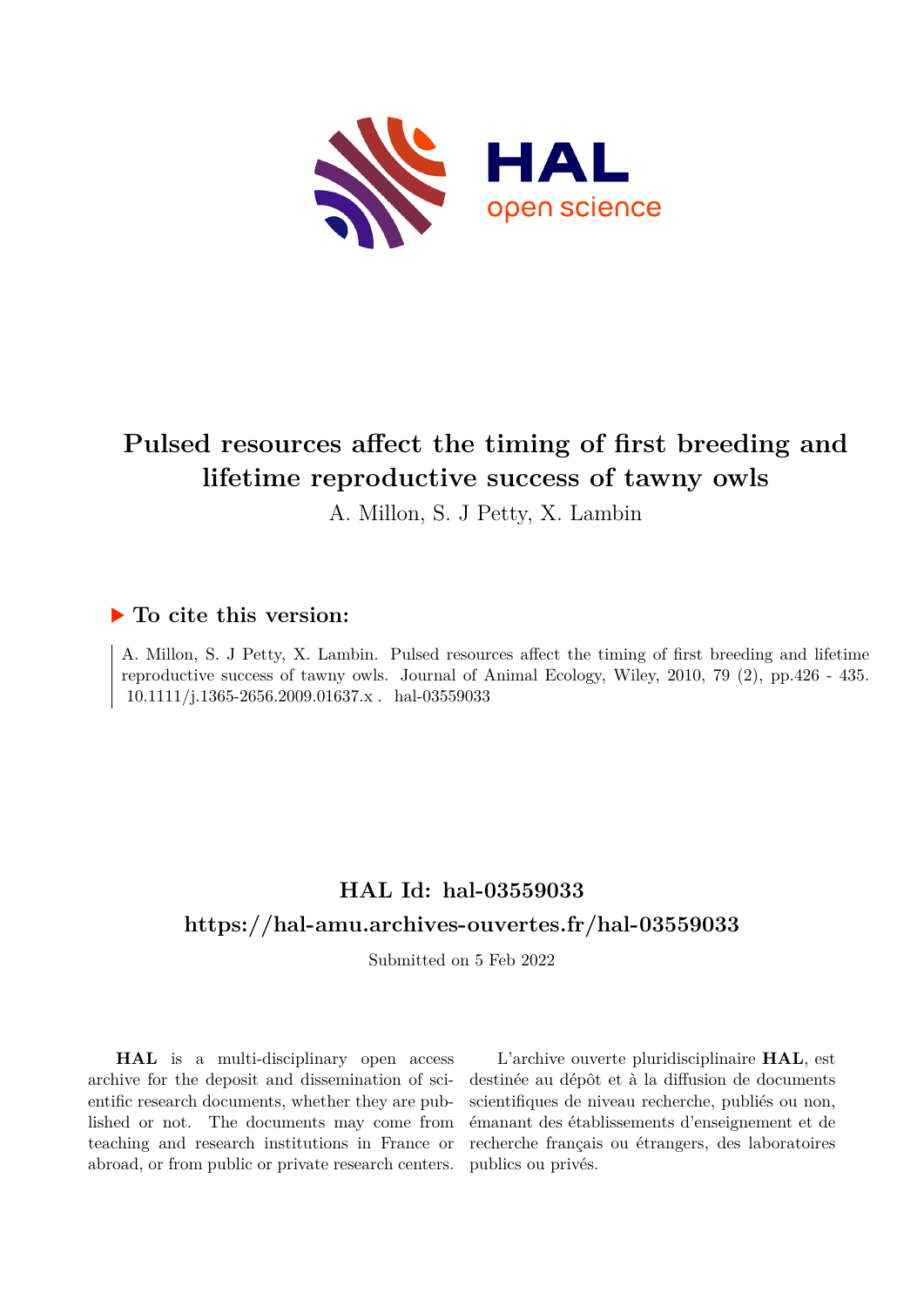# Pulsed resources affect the timing of first breeding and lifetime reproductive success of tawny owls

### A. Millon<sup>1</sup>, S. J. Petty<sup>1,2</sup> and X. Lambin<sup>1</sup>\*

<sup>1</sup>Institute of Biological and Environmental Sciences, Aberdeen University, Zoology Building, Tillydrone Avenue, Aberdeen AB24 2TZ, UK; and <sup>2</sup>Centre for Human and Ecological Sciences, Forest Research, Northern Research Station, Roslin, Midlothian EH25 9SY, UK

#### **Summary**

1. According to life-history theory, environmental variability and costs of reproduction account for the prevalence of delayed reproduction in many taxa. Empirical estimates of the fitness consequences of different ages at first breeding in a variable environment are few however such that the contributions of environmental and individual variability remains poorly known.

2. Our objectives were to elucidate processes that underpin variation in delayed reproduction and to assess lifetime consequences of the age of first breeding in a site-faithful predator, the tawny owl Strix aluco L. subjected to fluctuating selection linked to cyclical variation in vole density (typically 3-year cycles with low, increasing and decreasing vole densities in successive years).

3. A multistate capture–recapture model revealed that owl cohorts had strikingly different juvenile survival prospects, with estimates ranging from  $0.08$  to  $0.33$  respectively for birds born in Decrease and Increase phases of the vole cycle. This resulted in a highly skewed population structure with >75% of local recruits being reared during Increase years. In contrast, adult survival remained constant throughout a vole cycle. The probability of commencing reproduction was lower at age 1 than at older ages, and especially so for females. From age 2 onwards, pre-breeders had high probabilities of entering the breeding population.

4. Variation in lifetime reproductive success was driven by the phase of the vole cycle in which female owls started their breeding career (26–47% of variance explained, whether based on the number of local recruits or fledglings), more than by age at first breeding or by conditions experienced at birth. Females who postponed reproduction to breed for the first time at age 3 during an Increase phase, produced more recruits, even when accounting for birds that may have died before reproduction. No such effects were detected for males.

5. Sex-specific costs of early reproduction may have accounted for females being more prone to delay reproduction. Contrary to expectations from a best-of-a-bad job strategy, early-hatched, hence potentially higher-quality females were more likely to breed at age 1, but then experienced rapidly declining food resources and so seemed caught in a life-history trap set by the multiannual vole cycle.

Key-words: age at first breeding, cost of reproduction, information-theoretic approach, population cycles, survival

#### Introduction

Even if they produce equal numbers of offspring over their lifetime, individuals who breed early in life contribute more to a growing population than those delaying reproduction, whereas the reverse is true in a decreasing population (Houston & McNamara 1999). Age at first breeding (AFB) is thus likely to be under strong, possibly fluctuating, selective pressure contributing to the diversity of breeding strategies across

species and environmental conditions (Charmantier et al. 2006). Life-history strategies which include facultative delayed maturity are widespread among a variety of taxa suggesting that organisms may benefit from retaining a plastic response to environmental conditions such as with diapause in insects (Bradford & Roff 1993), reproduction skipping in small mammals (Ruf et al. 2006) or co-operative breeding in birds (Pasinelli & Walters 2002). Empirically, within-population variation in reproductive strategy is particularly useful for exploring the fitness consequences associated with the \*Correspondence author. E-mail: x.lambin@abdn.ac.uk timing and cost of first breeding. For instance, the estimated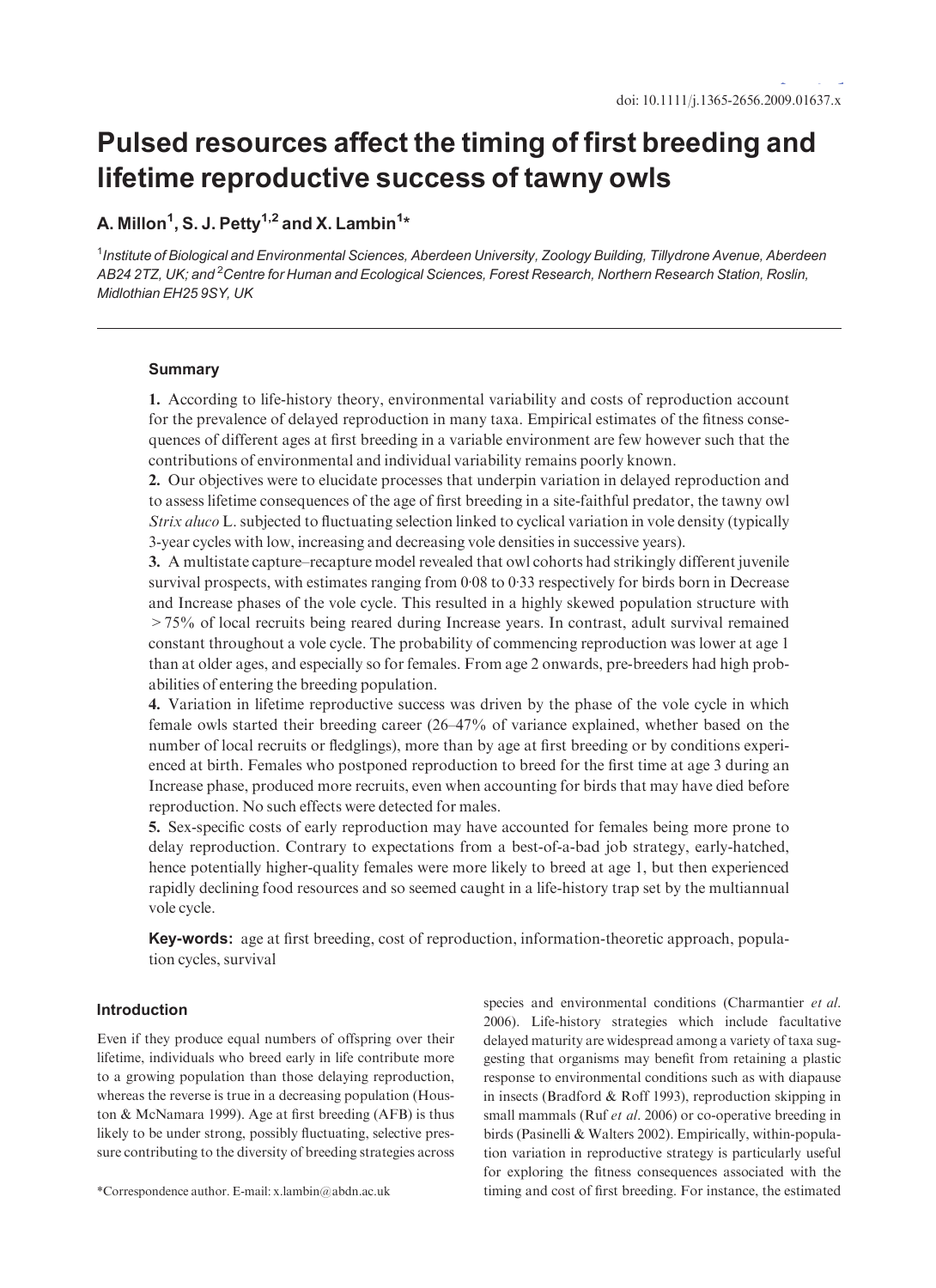contribution to population growth of female Townsend's voles Microtus townsendii Bachman delaying reproduction was  $c. 50\%$  lower than that of precocious females breeding before reaching adult body size during the summer population growth phase, although the latter category suffered severely reduced survival following reproduction early in life (Lambin & Yoccoz 2001). Indeed, due to inexperience or elevated energetic demands of combining somatic growth with reproduction, first time breeders in iteroparous species may suffer elevated costs of reproduction in terms of survival or future breeding probability (Curio 1983; Hadley, Rotella & Garrott 2007).

Temporal variability in environmental conditions affects the fitness expectations of commencing reproduction early in life and may lead to the evolution of delayed reproduction (Tuljapurkar 1990; Wilbur & Rudolf 2006). In temporally auto-correlated environments such as those generated by cyclic prey populations, predators must trade the cost of breeding early in life when prey abundance may be low against the risk of not breeding at all if they choose to postpone reproduction until the next pulse in prey abundance. For instance, in Ural owl Strix uralensis Pallas, females delaying first reproduction so as to breed in an Increase phase of the vole cycle had similar estimated fitness to females breeding in other years of the vole cycle but at younger ages, suggesting alternative breeding strategies were seemingly maintained in the population because of their equal long-term fitness outcomes (Brommer, Pietiäinen & Kolunen 1998).

Empirical evidence matches life-history theory predictions and suggests that individuals are indeed facing a strong evolutionary trade-off between early and late investment in reproduction (e.g. Charmantier et al. 2006; Descamps et al. 2006). However, even when confronted with similar environmental conditions, individuals may optimize their reproductive effort over their lifetime according to their intrinsic quality by opting for different breeding strategies, including AFB (Williams 1966; Pianka & Parker 1975; Curio 1983; Cam & Monnat 2000). However, covariates characterizing individual quality have hitherto rarely been assessed in relation to the timing of reproduction (but see Ens, Weissing & Drent 1995; Lambin & Yoccoz 2001), such that the contributions of environmental and individual variability in the evolution of alternative reproductive strategies remains poorly known.

The tawny owl Strix aluco L. is a nocturnal predator of Eurasian forests and some individuals are known to delay reproduction for several years (Petty 1992a). In Kielder Forest, northern Britain, this site-faithful predator mainly feeds on field voles Microtus agrestis L. Populations of this microtine rodent displayed high amplitude 3–4 year cycles in abundance (Lambin, Petty & MacKinnon 2000), thus providing strikingly different year types in terms of prey available for the owls. This constitutes an ideal system in which investigating the causes and consequences of AFB, which are likely to be influenced by both the external environment (e.g. territory vacancy, food resource) and an individual's internal state. Hereafter, we took advantage of complete individual life histories collected from both male and female tawny owls, over 11 and 17 years respectively, to (i) investigate to what extent prey dynamics influence breeding decisions, (ii) estimate the fitness of individuals adopting different breeding strategies by starting their breeding career at different ages and/or phases of the vole cycle, and (iii) test whether individuals opt for different breeding schedules according to conditions experienced early in life.

#### Materials and methods

#### STUDY SYSTEM AND DATA COLLECTION

The tawny owl is a sexually dimorphic (female heavier than male), medium sized, territorial, nocturnal predator. Both sexes can breed at age 1 but they have distinct reproductive roles. Females undertake all incubation and brooding of chicks until they are around 15 days old, while during this period males provide food for female and chicks.

This study took place in Kielder Forest, northern England  $(55°13'N, 2°33'W)$ , is a large conifer forest planted with mainly Sitka spruce Picea sitchensis and Norway spruce Picea abies. Unplanted river margins and a 40–60-year rotational clear-cutting system (size range: 5–100 ha) both provide suitable open habitats for field voles. Replanted areas remain occupied by voles for up to 15 years, after which the young trees shade out the ground vegetation. Field voles show cyclical changes in density in Kielder Forest spanning multiple years (data published by Lambin et al. 2000) and are the most important prey species year round for tawny owls (Petty 1999). Field vole densities were assessed three times (in spring, summer and autumn) each year using a Vole Sign Index calibrated against trapping-derived density estimates (Lambin et al. 2000). On this basis, we categorized each owl breeding season in one of the following three vole classes: Low (constantly low numbers during the owl breeding season but starting to increase in autumn), Increase (numbers increasing throughout the year) and Decrease (numbers high in spring followed by a rapid decline in summer; Table 1, insert in Fig. 1).

Forty tawny owl territories were identified during 1975–1979 in a 176 km2 area by listening for calling birds and finding roost locations, nest sites and fledged broods. Nestboxes were then erected near each territory centre, with an additional box placed between territories. Additional boxes were sited in parts of the forest that lacked owls, at a similar spacing to boxes in the forest with owls. Most nestboxes were erected during winters 1979/1980 and 1980/1981, and at any one time there were at least twice as many boxes available as pairs of owls (Petty 1992a). All pairs breeding in natural nest sites prior to

Table 1. Average parameters for vole density in different seasons (mean number of voles ha<sup>-1</sup>  $\pm$  SD) and total number of chicks fledged in Kielder Forest (mean  $\pm$  SD) in relation to the phase of the vole cycle

|                     | Phase of the vole cycle |                                  |                  |  |  |
|---------------------|-------------------------|----------------------------------|------------------|--|--|
|                     | Low                     | Increase                         | Decrease         |  |  |
| Spring vole density | $48.5 \pm 11.8$         | $125.6 \pm 39.2$                 | $145.5 \pm 48.4$ |  |  |
| Summer vole density | $67.3 \pm 17.0$         | $159.4 \pm 38.7$                 | $94.5 \pm 32.8$  |  |  |
| Autumn vole density | $78.7 \pm 30.2$         | $154.2 + 29.2$                   | $48.6 \pm 11.1$  |  |  |
| Number of chicks    |                         |                                  |                  |  |  |
| fledged             |                         | $27.4 \pm 16.6$ 117.8 $\pm 25.2$ | $97.0 + 45.8$    |  |  |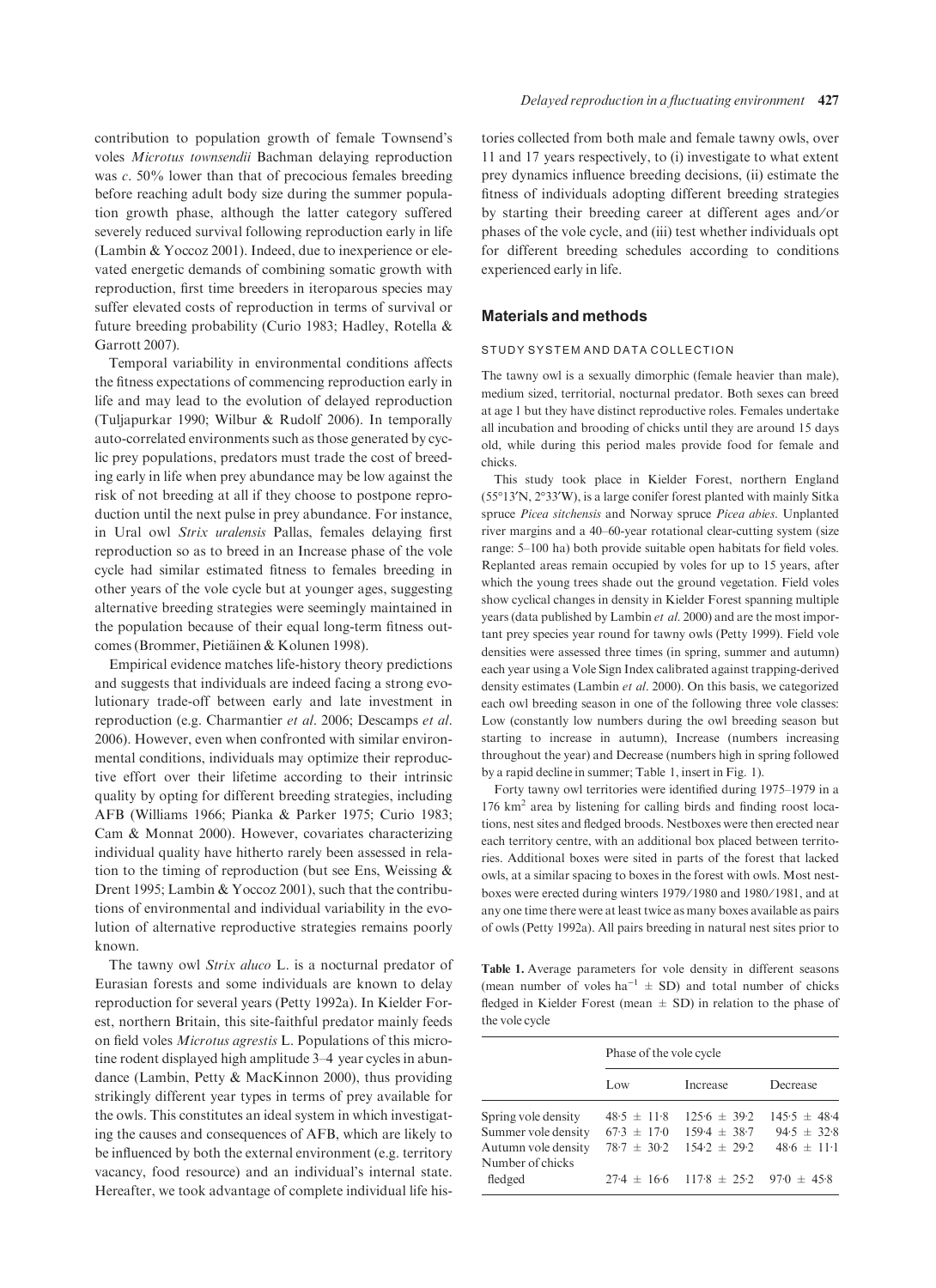

Fig. 1. Distribution of age at first breeding according to sex ( $N = 83$ ) females and 51 males). Data from individuals ringed as chicks in Kielder Forest only. The category  $4+$  gathers all birds starting their breeding career at age 4 and older (as used in analyses). Inserted panel: density (ind  $ha^{-1}$ ) of field vole in Kielder Forest, and classification of years into the three different phases of the vole cycle (Low: L, Increase: I, Decrease: D).

1980 (including sites on the ground) had switched to nestboxes within the 3 years after their erection (Petty, Shaw & Anderson 1994). After the first breeding attempt, the vast majority of owls stayed in the same territory for life. All nestboxes were monitored each year to check for territory occupancy, and, if breeding occurred, to record clutch size and ring chicks. Trapping of breeding adult females was carried out between 1982 and 1998 in nestboxes when chicks were 1– 2 weeks old. Over this period, 619 pairs laid  $\geq 1$  egg, 532 females raised fledglings (85.9%), and 567 females were caught (91.6%). A similar effort was applied to males between 1988 and 1998 (433, 363  $[83.8\%]$ , 339  $[78.3\%]$ . The proportions of breeding adults caught were constant through the different phases of the vole cycle. Although still ongoing, the trapping effort was reduced after 1998, precluding accurate assignment of AFB. To reduce the bias inherent to the finite study period, the data set was restricted to cohorts born between 1981 and 1995 for females and 1987–1995 for males, as most owls started breeding during their three first years of life (Petty 1992a). Age at first breeding was known for 83 females and 51 males born in Kielder Forest and subsequently recruited into the study population. Furthermore, nestbox occupancy data suggest that only one female and five males might have bred undetected prior to first capture as breeder in the same territory. Changing AFB for these six birds did not alter the results (not shown). Thus, while assuming AFB of wild animals may suffer from several sampling biases, such biases were minimal here.

#### CAPTURE–RECAPTURE ANALYSES

We used the multi-state capture–recapture framework to estimate age-specific apparent survival and probabilities of access to reproduction or recruitment (Pradel & Lebreton 1999). The term recruitment hereafter is used for owls breeding for the first time. However, some birds may have occupied a territory or formed a pair bond without laying eggs in preceding years. A total of 851 individuals were ringed as chicks in Kielder Forest between 1987 and 1997 (encountered until 1998), and assigned as pre-breeders (PB, or immature state) in the year of ringing. Only breeders have ever been caught in nestboxes. Individuals subsequently recaptured were therefore unambiguously assigned as breeders (B), and recapture of individuals in state PB was fixed at 0 (unobservable state). Once in state B, individuals were assumed to stay in this state for the remainder of their life, such that the transition from B to PB was impossible (see also Lebreton et al. 2003). However, adult tawny owls (in state B) are prone to skip reproduction and the subsequent breeding probability was then accounted for by recapture parameters.

The sex of chicks was unknown except for 312 individuals sexed by molecular techniques (Appleby et al. 1997) between 1994 and 1998. The sex ratio among this subset was exactly 1 : 1 (156 males and 156 females), and did not differ from parity in any of these years (binomial tests for each year, all  $P$ 's  $> 0.66$ ). We therefore assumed an even sex ratio for the rest of the years and randomly assigned the sex of birds that have never been recaptured subsequently as in Nichols et al. (2004).

The parameterization of recapture, apparent survival and transition was carried out in e-surge 1.4.4 (Choquet, Rouan & Pradel 2009). Goodness-of-fit tests for multistate models were performed in u-care 2.2.5 (Choquet et al. 2003), following recommendations of Pradel, Wintrebert & Gimenez (2003).

#### LIFETIME REPRODUCTIVE SUCCESS

We used lifetime reproductive success (LRS) as a proxy for fitness. Lifetime reproductive success was calculated using two different types of offspring counts: lifetime fledgling production (LFP) or lifetime recruit production (LRP), for owls known to have started and ended their breeding career during the study period. An individual was considered to have died if it was not caught for three consecutive years (only three of 70 males and two of 110 females have been recorded after a gap of 3 years in their encounter histories). We considered owls that fledged in Kielder Forest ( $N = 41$  females and 30 males) but also owls first caught as unringed adults and therefore likely to be immigrants born outside the study area (23 females and four males). Such individuals can be aged as 1-, 2- or 3 year old, based on the number of juvenile flight feathers remaining in their plumage. However, at 3 years of age, some birds have already replaced all juvenile feathers on both wings and cannot be aged accurately (Petty 1992b). Such birds (aged  $3+$ ) were therefore discarded from the data set. As local recruits and immigrants may adopt distinct breeding strategies (Julliard, Perret & Blondel 1996), we considered the dispersal status (disp) in all analyses.

We tested the expectation of equal LRS between males and females for a diploid population with an assumed operational sex ratio of 1 : 1 (Kokko & Jennions 2003) to test whether the study period was long enough for males to obtain reliable estimates of their fitness. Considering owls born in Kielder Forest only, LFP was slightly higher for females compared to males (mean  $\pm$  SD, females: 6.39  $\pm$  4.52; males: 5.13  $\pm$  3.33). However, LRP was much higher for females (0.95  $\pm$  1.36) than for males (0.40  $\pm$  0.62). We therefore analysed males and females separately and ignored LRP for males.

In an attempt to account for the striking difference in survival prospects between fledglings born in different phases of the vole cycle, we considered a third type of offspring count. Specifically, we estimated the number of fledgling expected to survive to their first winter (sc-LFP), multiplying LFP by empirical estimates for juvenile survival (see Results). To ensure these estimates were robust to the uncertainty inherent to the binomial nature of survival, the number of fledglings alive after the first winter was estimated drawing death or survival outcomes from a binomial distribution with a mean survival rate corresponding to the phase of the vole cycle at birth. These numbers were then summed over the lifetime for each tawny owl with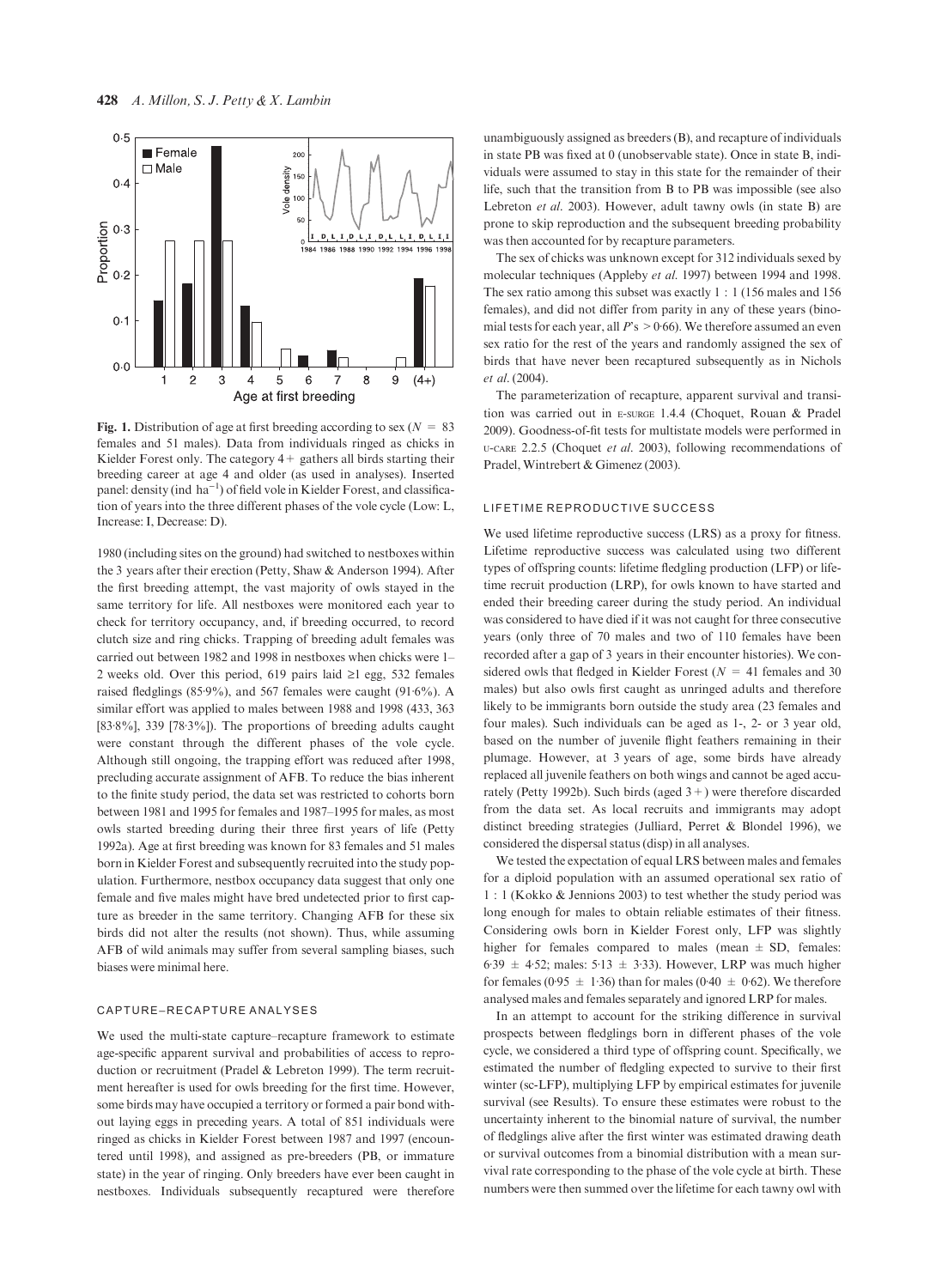a complete life history. This procedure was repeated 5000 times to provide 95% confidence sampling intervals for sc-LFP.

Statistical analyses were conducted using the information-theoretic approach, and model selection was based on Akaike's information criterion corrected for small sample size (AICc, Burnham & Anderson 2002). Square-root transformation successfully normalized the distribution of LFP  $(+1)$  and sc-LFP  $(+0.1)$  for females (Shapiro-Wilk tests;  $P$ 's  $> 0.15$ ), and regression models with Gaussian distribution of error and identity link were run. A Poisson distribution of error with log link was used for LRP. For males, LFP and sc-LFP were slightly bimodal though did not deviate from normality acutely ( $P = 0.03$  for LFP,  $P = 0.09$  for sc-LFP). These two variables were not satisfactorily normalized by any transformation and were analysed untransformed. All analyses were carried out with r 2.5.1 (R development Core Team, 2006).

#### Results

#### AGE AT FIRST BREEDING

The AFB for local recruits ranged from 1 to 9 years old (Fig. 1). Males tended to breed earlier (median  $= 2$ ) than females (median  $= 3$ ). AFB was more variable for males than females, as a clear modal AFB was visible for females (48% at age 3), while an even proportion of males (27%) bred at age 1, 2 or 3. There was a strong dependence between AFB and the phase of the vole cycle at first breeding (VFB) as shown by the results from a log-linear model (see the increase in deviance between models 5 and 6 in Table 2). Indeed, most tawny owls of either sex were recruited into the breeding population in two phases of the vole cycle, i.e. either at age 1 in a Decrease phase or at age  $3$  in an Increase phase (56.7% of females, 49% of males, Appendix S1, Supporting Information). There was also a slight interaction between sex and AFB (or VFB, compare models 2–3 and 5). Indeed, females were more prone to delay reproduction (36 birds with AFB3 in Increase vs. 11 birds with AFB1 in Decrease) than males (12 vs. 13, Table 3).

Owl cohorts born during Increase years accounted for 79.5% (66/83) of female and 76.5% (39/51) of male local recruits (Appendix S1, Supporting Information). In comparison, 52.6% of chicks were reared during an Increase phase (Table 1).

#### SURVIVAL AND ACCESS TO REPRODUCTION

We considered the Arnason–Schwarz model

 $\{S[(PB, B) \times t \times sex], P[(PB, B) \times t \times sex], \Psi_{PB \to B}(t \times sex)]\}$ 

as the starting model. This model fitted adequately the data  $(\chi^2 = 31.48, d.f. = 50, P = 0.98)$ . The most parsimonious model included time-dependent recapture rates for breeders, reflecting annual variation in breeding propensity for adults, with a sex-specific parameterization (additive model), accounting for the slightly lower capturability of males.

Juvenile survival rates (from model averaging) varied considerably according to the phase of the vole cycle experienced at birth (compare models 2 and 3 in Table 4): chicks born

Table 2. Model selection from log-linear modelling of the three-way contingency table, testing for conditional dependence between age at first breeding (AFB), phase of the vole cycle at first breeding (VFB) and sex (see Table 3)

| No.            | Model                                                     | Deviance | d.f. | AAIC  |
|----------------|-----------------------------------------------------------|----------|------|-------|
|                | $AFB \times VFR + AFB \times sex$<br>$+$ VFB $\times$ sex | 5.05     | 6    | $3-0$ |
| $\overline{2}$ | $AFB \times VFB + AFB \times sex$                         | 6:01     | 8    | 0     |
| 3              | $AFB \times VFB + VFB \times sex$                         | 8.90     | 9    | 0.9   |
| $\overline{4}$ | $AFB \times sex + VFB \times sex$                         | 110.04   | 12   | 96.0  |
| -5             | $AFB \times VFB$                                          | 13.51    | 11   | 1.5   |
| 6              | $AFB + VFB + sex$                                         | 122.16   | 17   | 98.2  |

The most parsimonious model is in bold.

Table 3. Distribution of age at first breeding according to the phase of the vole cycle experienced during the first breeding event

|                          | Voles at first breeding |          |          |  |  |  |
|--------------------------|-------------------------|----------|----------|--|--|--|
| Age at first<br>breeding | Low                     | Increase | Decrease |  |  |  |
| Females                  |                         |          |          |  |  |  |
| AFB1                     | $\theta$                | 1        | 11       |  |  |  |
| AFB2                     | 9                       | 4        | 2        |  |  |  |
| AFB3                     | 4                       | 36       | $\theta$ |  |  |  |
| $AFB4+$                  |                         | 11       | 4        |  |  |  |
| Total $(\% )$            | 14(16.9)                | 52(62.7) | 17(20.5) |  |  |  |
| Males                    |                         |          |          |  |  |  |
| AFB1                     | $\theta$                | 1        | 13       |  |  |  |
| AFB2                     | 5                       | 8        |          |  |  |  |
| AFB3                     | $\overline{2}$          | 12       | $\theta$ |  |  |  |
| $AFB4+$                  |                         | 3        | 5        |  |  |  |
| Total $(\% )$            | 8(15.7)                 | 24(47.1) | 19(37.3) |  |  |  |

Data from individuals ringed as chicks in Kielder Forest ( $N = 83$ ) females and 51 males).

during an Increase phase had the highest survival  $(0.33 \pm 0.04)$ , whereas those born in a Decrease phase, thus experiencing the crash in vole densities during their first autumn, suffered a fourfold reduction in survival  $(0.08 \pm 0.02)$ . For local survival, an age-dependent model (two age classes: juvenile vs. adult survival) received considerably more support than a model accounting for different survival probabilities between pre-breeder and breeder states (compare models 1 and 2). The survival of chicks belonging to the small cohort born during Low years was intermediate  $(0.18 \pm 0.05)$ . Female and male juveniles had very similar survival rates in the three different vole phases  $(0-3.7\%$ , model 8) such that a model ignoring sex performed much better (model 3), and averages of these estimates across models were not altered by considering sex.

In contrast to juvenile survival, adult survival (from age 2, i.e. one-year-old birds and older) was not influenced by vole dynamics (compare models 3 and 4 in Table 4). The most parsimonious model included sex-specific adult survival rates (model 9). Unfortunately, we cannot test properly for an interaction between age of breeders and the vole cycle, as

2009 British Ecological Society, Journal of Animal Ecology, 79, 426–435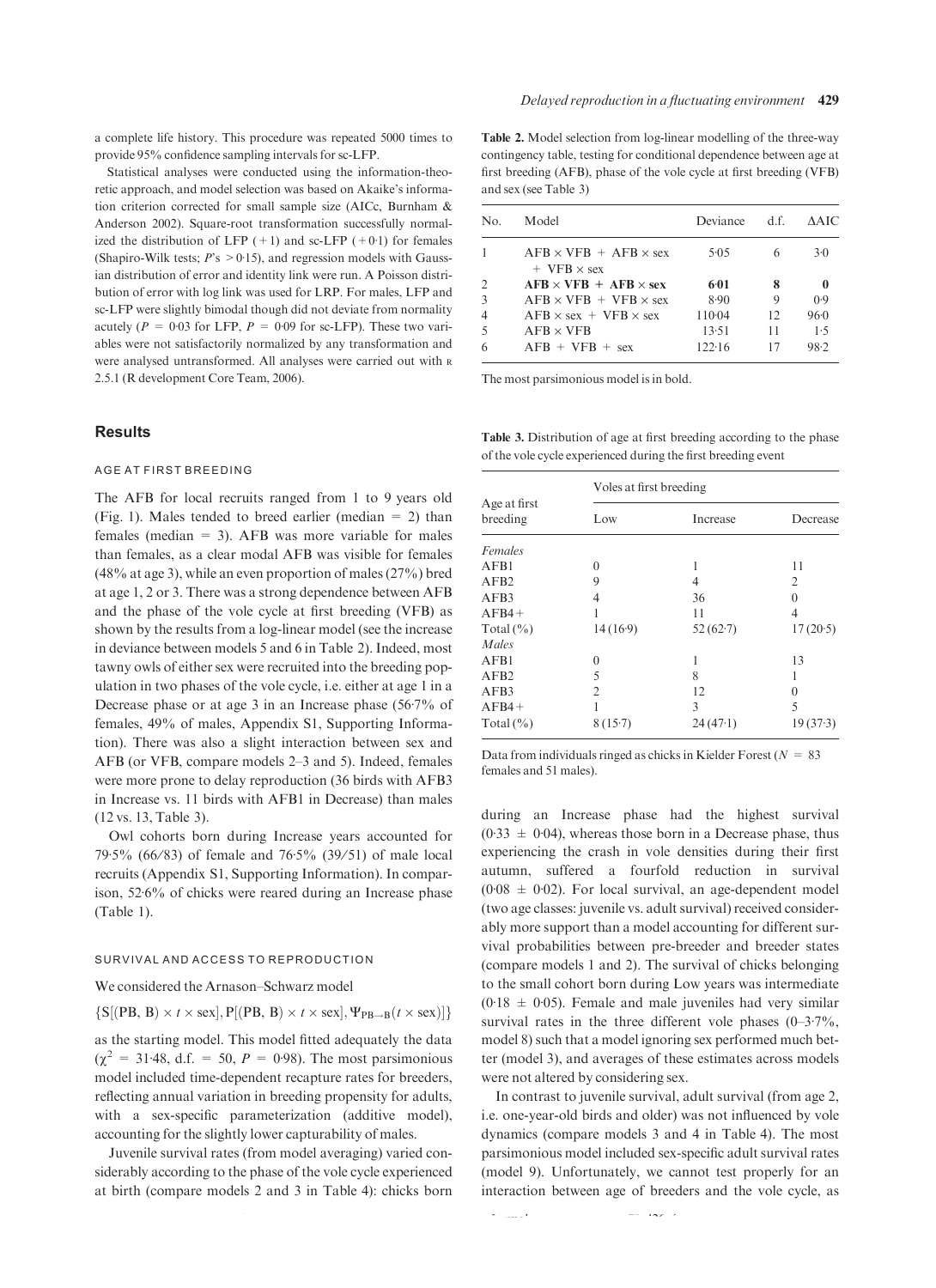Table 4. Model selection for juvenile and adult survival, and transition (from pre-breeder [PB] to breeder [B] stages) from tawny owls ringed as chicks

| No.      | Model                                                      | Deviance | np | $\triangle$ AICc | $W_i$    |
|----------|------------------------------------------------------------|----------|----|------------------|----------|
| Survival |                                                            |          |    |                  |          |
| 1        | (PB, B)                                                    | 1486.04  | 19 | 56.8             | $\Omega$ |
| 2        | $a_{0-1+}$                                                 | 1483.25  | 19 | $39-1$           | $\Omega$ |
| 3        | $a_0 \times \text{(phase)} + a_1 +$                        | 1443.54  | 21 | 3.5              | 0.10     |
| 4        | $a_0 \times (\text{phase}) + a_1 \times \text{phase}$      | 1443.19  | 23 | 7.3              | 0.01     |
| 5        | $a_{0}$ × (phase) + $a_{1-2+}$                             | 1443.50  | 22 | 5.6              | 0.04     |
| 6        | $a_0 \times \text{(phase)} + a_{1-2} + \text{,fem}$        | 1437.66  | 23 | 1.8              | 0.24     |
|          | $+ a_{1+,\text{male}}$                                     |          |    |                  |          |
| 7        | $\text{sex} \times (a_{0 \times \text{(phase)}} + a_{1+})$ | 1437.71  | 27 | $6-0$            | 0.03     |
| 8        | $\text{sex} \times a_{0 \times \text{(phase)}} + a_{1+}$   | 1442.14  | 24 | $8-4$            | 0.01     |
| 9        | $a_0 \times t(\text{phase})$ + sex $\times a_1$ +          | 1437.95  | 22 | $\bf{0}$         | 0.58     |
|          | Access to reproduction ( $\Psi_{PB} \rightarrow B$ )       |          |    |                  |          |
| 10       | t.                                                         | 1432.12  | 30 | $10-9$           | $\Omega$ |
| 11       | sex                                                        | 1450.49  | 21 | $10-5$           | $\Omega$ |
| 12       | $a_{1-2+}$                                                 | 1442.46  | 21 | 2.4              | 0.13     |
| 13       | $sex + a_{1-2+}$                                           | 1439.60  | 22 | 1.6              | 0.20     |
| 14       | $\text{sex}_{\times} a_1 + a_{2+}$                         | 1437.95  | 22 | $\bf{0}$         | 0.45     |
| 15       | phase + $a_{1-2+}$                                         | 1439.12  | 23 | 3.2              | 0.09     |
| 16       | phase + $a_{1-2+}$ + sex                                   | 1436.77  | 24 | $3-0$            | 0.10     |
| 17       | cohort(phase) $\times a_{1-2+}$                            | 1437.32  | 25 | 5.6              | 0.03     |
| 18       | constant                                                   | 1451.58  | 20 | 9.5              | $\theta$ |

The most parsimonious parameterization for survival and access to reproduction is indicated in bold.  $\triangle AICc$  and  $AICc$  weights  $(w_i)$  were calculated separately for survival and transition, using the best parameterization for the other step (i.e. models 9 and 14 are the same).

np, number of estimable parameters; t, time-dependent model; phase, a three-level factor categorizing years according to the dynamics of field voles (Low, Increase, Decrease) used to categorize time and cohort;  $a_{0-1+}$  two age classes, juvenile and adult;  $a_{1+}$  and  $a_{1-2+}$ , one and two adult age classes respectively; ' $+$ ' and ' $\times$ ' denote respectively additive and interactive models.

1-year-old birds bred exclusively during Decrease years. However, we did test this indirectly by comparing a model including a phase effect on adult survival (all ages pooled in model 4, no support) to a model contrasting survival of 1 year-old breeders with older ones. We found some support for survival of 1-year-old birds being lower compared to

older ones, but only for females (female survival from model 5,  $a_1 = 0.80 \pm 0.13$ ,  $a_{2+} = 0.88 \pm 0.03$ ; compare models 5, 6 and 9). Model averaging provided the following survival estimates for females aged 2:  $0.85 \pm 0.03$ , and aged 3+:  $0.87 \pm 0.03$ , and for males aged  $2 + 0.79 \pm 0.03$ .

The probability of being recruited at age 1, for birds that survived until that age, was lower than at older ages, and especially so for females (PB to B transition probability estimates for female aged 1:  $0.14 \pm 0.05$ , male aged 1:  $0.26 \pm 0.08$ , female aged  $2 + : 0.44 \pm 0.08$ , male aged  $2 + :$  $0.49 \pm 0.11$ , model 14 in Table 4). As a consequence of the strong dependence between age and voles at first breeding generating low sample size for certain conditions of AFB and VFB, models including four age-classes or the complete interaction between age, vole phase and sex did not provide reliable estimates.

#### LIFETIME CONSEQUENCES OF FIRST BREEDING

The phase of the vole cycle during the first breeding attempt (voles at first breeding: VFB), more than AFB per se, drove the variation in LRS, with female tawny owls starting to breed during an Increase phase of the vole cycle being the most successful (Table 5, Fig. 2). Models including AFB explained 14–28% of the variance in LRS according to the type of offspring count, while models with VFB systematically performed better and explained 20–48% of the variance. There was no support for models including AFB (all  $w_i$ )  $<0.01$ ) compared to models with VFB. Model selection, whether based on LFP, sc-LFP or LRP, consistently identified the model including an additive effect of voles at first breeding and dispersal status (VFB  $+$  disp) as the most supported, with AICc weights ranging  $0.60-0.81$ . Nearly half of the between-individual variation in sc-LFP was explained by this model. Bootstrapped results of sc-LFP revealed that females who started reproducing at age 3 (and to a lesser extent at age 2) had higher fitness prospect than females who started to breed at age 1 or age  $4 + (95\% \text{ CI})$ : AFB1 [0.44– 1 $06$ ], AFB2 [0 $92-1.85$ ], AFB3 [1 $25-1.84$ ], AFB4 + [0-1]). Females that started to breed in an Increase phase had strik-

Table 5. Summary of model selection considering female lifetime reproductive success expressed as number of fledglings (LFP), number of fledglings expected to survive over the first winter (sc-LFP) and number of recruits (LRP)

|                   | <b>LFP</b> |                  |       | $sc-LFP$ |          |          | <b>LRP</b> |          |        |
|-------------------|------------|------------------|-------|----------|----------|----------|------------|----------|--------|
| Model             | AICc       | $W_i$            | $R^2$ | AICc     | $W_i$    | $R^2$    | AICc       | $W_i$    | $R^2$  |
| Null              | 153.36     | $\boldsymbol{0}$ |       | 74.39    | $\theta$ |          | 168.52     | $\theta$ |        |
| $AFB \times disp$ | 153.33     | $\overline{0}$   | 20.2  | 67.46    | $\theta$ | $28 - 4$ | 160.88     | $\theta$ | 21.8   |
| $AFB + disp$      | 149.71     | $\boldsymbol{0}$ | 18.3  | 64.06    | $\theta$ | $26-4$   | 158.88     | 0.01     | 18.9   |
| AFB               | 150.58     | $\boldsymbol{0}$ | 14.0  | 64.57    | $\theta$ | 22.9     | 161.31     | $\theta$ | $14-1$ |
| $VFB \times disp$ | 138.33     | 0.09             | 34.3  | 44.89    | 0.09     | 47.6     | $151-41$   | 0.27     | 29.1   |
| $VFB + disp$      | 133.97     | 0.77             | 33.6  | 40.42    | 0.81     | 47.2     | 149.84     | 0.60     | 25.9   |
| <b>VFB</b>        | 137.26     | 0.15             | 27.5  | 44.52    | 0.10     | 41.5     | 153.20     | 0.11     | 20.2   |

 $LEP(+1)$  and sc-LFP  $(+0.1)$  were square root-transformed before being analysed with a Gaussian distribution of error. LRP was analysed using a Poisson distribution of error. Explanatory factors were age at first breeding (AFB: 1, 2, 3 & 4+), voles at first breeding (VFB: Increase, Decrease & Low) and dispersal status (disp: local vs. immigrant). The most parsimonious model is in bold.

> 2009 The Authors. Journal compilation -2009 British Ecological Society, Journal of Animal Ecology, 79, 426–435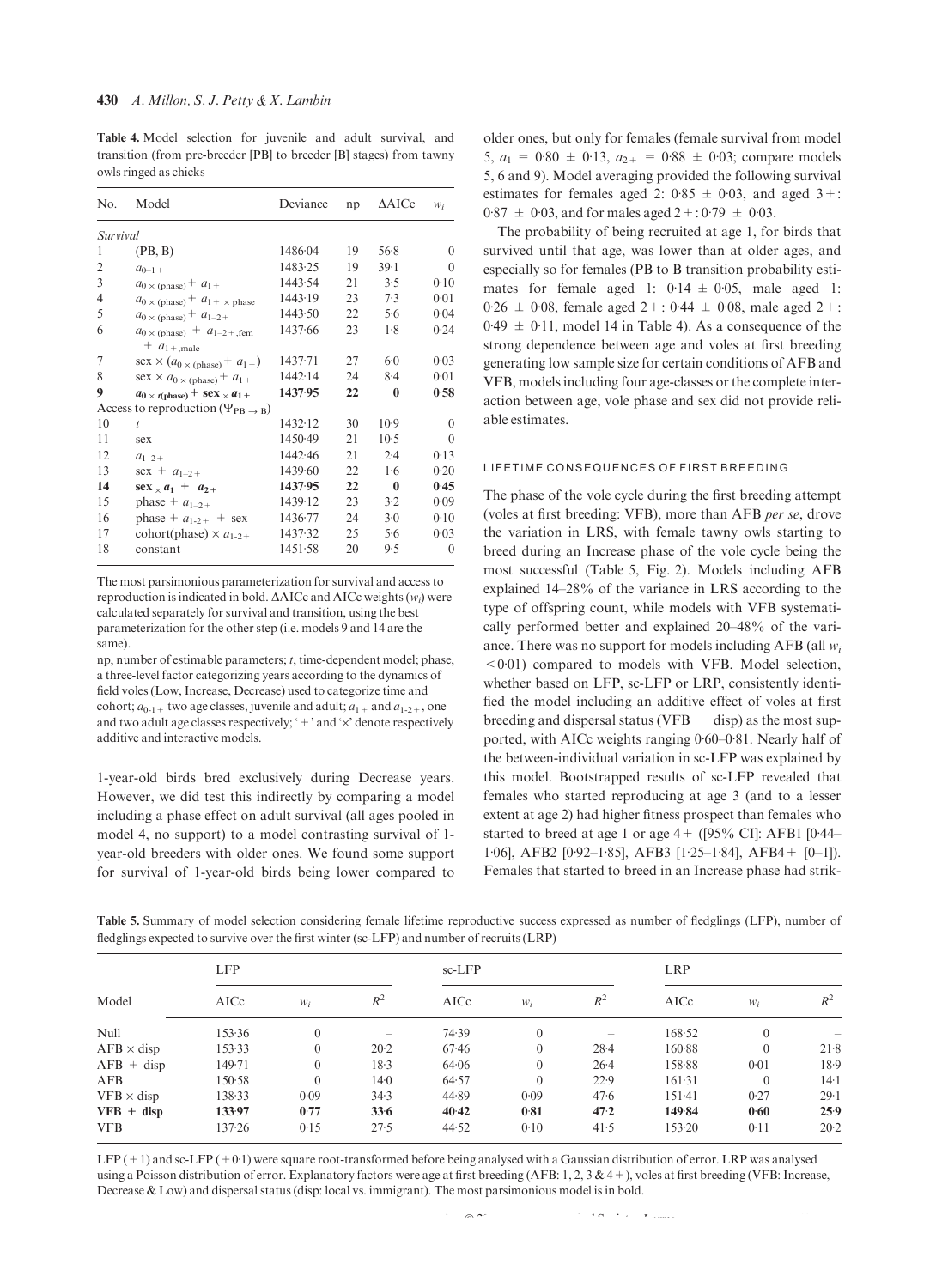Fig. 2. Lifetime reproductive success (mean  $\pm$ SE) based on number of fledglings (LFP, top raw) and number of fledglings expected to survive their first winter (sc-LFP, bottom raw) according to age at first breeding (AFB, left column) and phase of the vole cycle during the first breeding attempt (VFB, right column). Black bars refer to females either being local recruits ( $N = 41$ , filled bars) or immigrants ( $N = 23$ , hatched bars), and white bars to males ( $N = 30$ , local recruits only).



ingly higher sc-LFP  $[1.38-1.97]$  than females starting in a Decrease year  $[0.32-0.79]$ . The few females starting to reproduce in Low vole years had intermediate success  $[0.5-1.63]$ . This pattern remained broadly true when considering local recruits vs. immigrants (compare models  $VFB \times disp$  and  $VFB + disp$ , see also Fig. 2), although females born locally consistently produced more fledglings  $(6.4 \pm 4.5 \text{ vs.})$  $4.7 \pm 2.9$ ), more fledglings expected to survive the first winter (1.4  $\pm$  1.0 vs. 1.0  $\pm$  0.6), and more local recruits (median: 1 vs. 0) than immigrants into Kielder Forest.

No consistent pattern was found for males, and null models were always preferred (Table 6). In striking contrast with females, males breeding for the first time in a Decrease or an Increase performed equally well over their lifetime (Fig. 2). Too few immigrant males precluded any inference on the effect of DISP. The difference in LFP or sc-LFP between AFB1 and AFB3 was less marked than for females (Fig. 2). As for females, males that recruited late (AFB4+) suffered reduced LRS.

Restricting the data set to female local recruits only, allowed us to test whether the phase of the vole cycle experienced during the post-fledgling period affected LRS. The vole phase at birth had virtually no effect on LRS (using sc-LFP) for owls that survived their first winter  $(\Delta AICc = 21.8$ ,  $R^2 = 3\%$ ). As for the entire data set, most of the variation in LRS was driven by VFB ( $\triangle AICc = 0$ ,  $R^2 = 43\%$ ), compared to AFB ( $\triangle$ AICc = 15·2,  $R^2 = 22.5\%$ ).

The measure of LRS used above only considers birds that successfully recruited, but ignores those that failed to ever breed. So as to overcome the bias induced by this 'invisible fraction', we used age-specific adult survival rates to estimate the number of females (to the nearest integer born during an Increase year) that postponed reproduction but died before breeding (i.e. sc-LFP =  $0$ ). From this, we then re-calculated average LRS for first breeders at age 2 (in a Low year,  $N = 5$ )

Table 6. Summary of model selection considering male lifetime reproductive success expressed as number of fledglings (LFP), and number of fledglings expected to survive over the first winter (sc-LFP), and number of recruits (LRP). LFP and sc-LFP were analysed untransformed (see Methods) with a Gaussian distribution of error

|              | <b>LFP</b> |       |        | $sc-LFP$ |       |        |
|--------------|------------|-------|--------|----------|-------|--------|
| Model        | AICc       | $W_i$ | $R^2$  | AICc     | $W_i$ | $R^2$  |
| <b>Null</b>  | 179.19     | 0.73  |        | 70.59    | 0.62  |        |
| $AFB + disp$ | 185.63     | 0.03  | $11-8$ | 77.44    | 0.02  | $10-8$ |
| AFB          | $182 - 70$ | 0.13  | $11-7$ | 74.50    | 0.09  | $10-7$ |
| $VFB + disp$ | 186.15     | 0.02  | 2.3    | $75-40$  | 0.06  | 8.3    |
| <b>VFB</b>   | 183.39     | 0.09  | 2.3    | 72.65    | 0.22  | 8.3    |

See Table 4 for abbreviations. The most parsimonious model is in bold. Note that the low number of immigrants precluded the run of interactive models.

observed +1 female expected to have died before breeding) or age 3 (Increase,  $N = 29 + 10$ , assuming equal proportions of immigrant amongst the invisible fraction as in the observed sample). Even though delayed strategies still had higher LFP and sc-LFP, the difference in LRS was not large enough to demonstrate an effect of AFB on fitness (null models having the lowest AICc). Nevertheless, voles at first breeding did still affect the number of recruits (LRP), with females starting to breed at age 3 in an Increase phase producing more recruits (predicted number of additional recruits compared to AFB1:  $-0.05 \pm 0.84$  for AFB2, 0.94  $\pm$  0.48 for AFB3; model AFB + DISP:  $\triangle$ AICc = 2.8 with the null model,  $R^2 = 11.3\%$ , note in this case that AFB and VFB are strictly equivalent, as only females from Increase cohorts were considered). Interestingly, females starting to breed in an Increase phase produced fledglings that had a higher chance of being recruited (Fig. 3). In contrast, none of the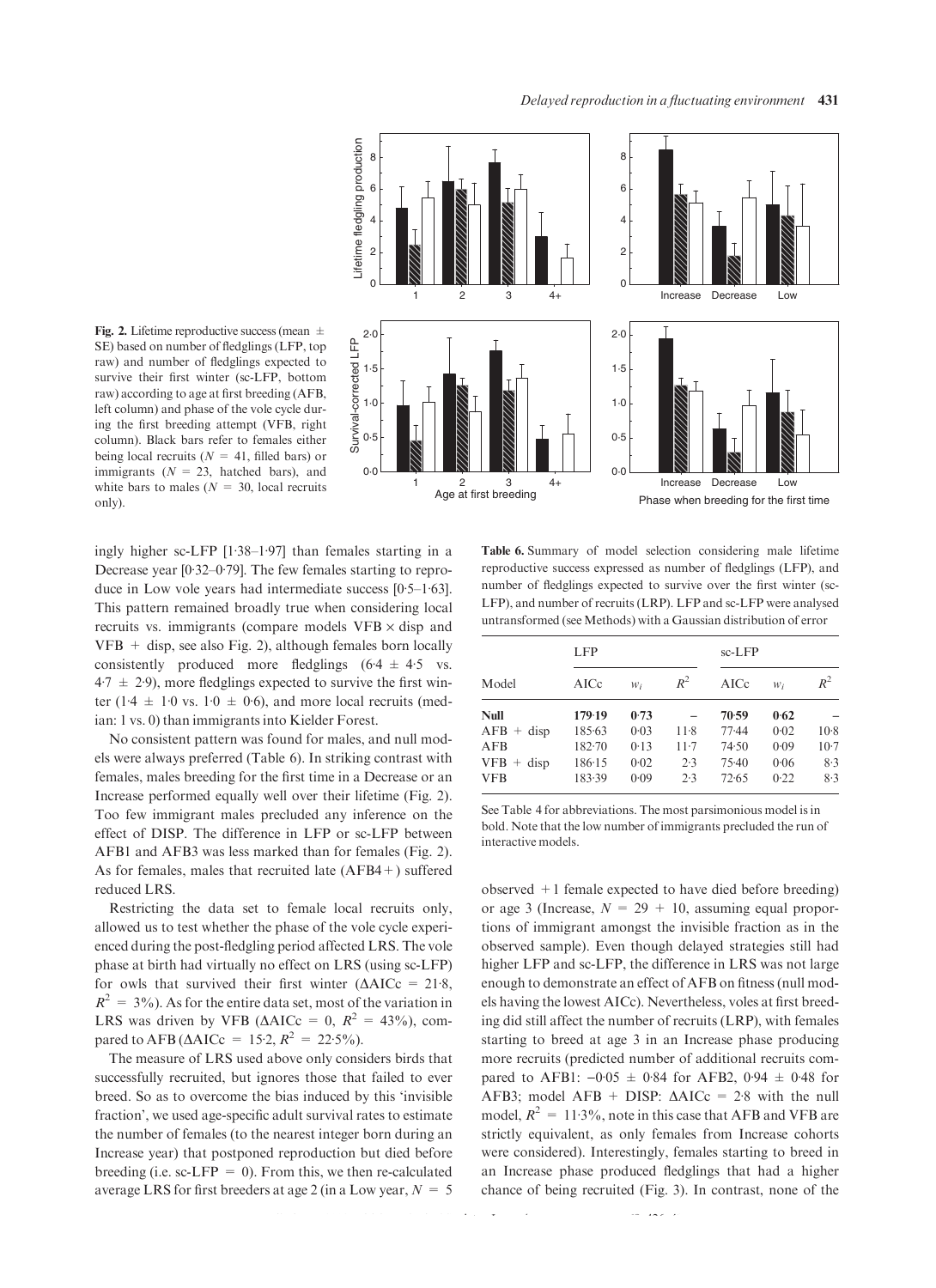

Fig. 3. Relationship between the number of local recruits and the number of fledglings produced over lifetime by tawny owl females. The different symbols indicate the phase of the vole cycle when breeding for the first time (VFB; grey triangle: Increase, open triangle: Decrease, black circle: Low). For a given number of fledglings produced, females starting their breeding career during an Increase year could expect more recruits than those breeding for the first time in Decrease or Low years. Points were slightly moved to facilitate viewing.

females that started to breed in either Decrease or Low phases produced more than one recruit, whatever the number of fledglings produced (competing models with LRP as the response variable: [VFB + LFP] vs. LFP,  $\triangle AICc = 1.6$ ,  $R^2 = 42.6$  vs. 36.5% respectively).

Finally, the proportion of owls failing to breed ever again after the first breeding attempt was much higher for females that started to breed at age 1 (55.6%,  $N = 18$ ) compared to those that postponed breeding until age 2 or older  $(17.9\%,$  $N = 84$ ). This suggests a high survival cost for reproducing at age 1 (modelling the probability to breed ever again after the first attempt as a binary variable, binomial distribution of error, competing models: null vs. AFB [1, 2+],  $\triangle$ AICc = 8<sup>.</sup>0). There was no such difference for males (age 1: 25%,  $N = 16$ ; older: 21.8%,  $N = 55$ ;  $\triangle$ AICc = -2.0).

#### DO NATAL CONDITIONS AFFECT THE DECISION OF FIRST BREEDING?

Hatching date is often used as proxy of individual quality in many avian systems. Using owls born during Increase years for which sample size is largest, we found that females who started to breed at age 1 had hatched 6–15 days earlier relative to females that postponed breeding (modelling the probability to breed at age 1 or later as a binary variable, binomial distribution of error, competing models: null vs. hatching date,  $\triangle AICc = 5.5$ . There was no such pattern in males  $(\Delta AICc = -0.3)$ . The proportion of deviance explained by hatching date was however relatively low  $(R^2 = 12.8\%)$ . The number of brood mates had no effect on the probability to breed at age 1 ( $\triangle AICc = -0.9$  and  $\triangle AICc = -0.7$  for females and males respectively).

#### **Discussion**

This study demonstrated that decision of first breeding in tawny owls, equivalent to recruitment to the breeding population, was contingent upon three different phases of the prey cycle, and entailed dramatic consequences in terms of LRS for females. Tawny owls have evolved strategies with delayed reproduction, and females appeared to be more constrained by environmental variation and reproductive costs than males, and therefore enter the breeding segment of the population at older ages.

#### AGE-SPECIFIC SURVIVAL AND ACCESS TO REPRODUCTION

Field vole densities in the first autumn/winter of life acted as a bottleneck for vole predators (see also Korpimäki & Lagerström 1988; Brommer, Pietiäinen & Kolunen 2002b). Juvenile survival rates varied greatly between phases of the vole cycle. A comparison between the two most productive cohorts was particularly revealing. While about the same number of chicks fledged during a Decrease or an Increase year, mortality rate was about 90% for the former cohort, but less than 70% for the latter, as a consequence of differences in vole density during the post-fledgling period. As a result, the breeding population structure of tawny owls in Kielder Forest was highly biased, with most local recruits  $($  > 75%) being reared during an Increase phase. Adult survival was not affected by prey density, thus confirming previous findings on tawny owls in Finland (Francis & Saurola 2004; Karell et al. 2009), in contrast with other owl species in the same area (Ural owl, Brommer et al. 2002b; Tengmalm's owl Aegolius funereus L., Hakkarainen et al. 2002).

Multistate capture-recapture modelling emphasized that access to reproduction was mostly affected by age, 1-year-old birds having lower recruitment rates than older ones, and this age effect was particularly pronounced in females. The probability of transition from pre-breeding to breeding stage was higher for birds aged 2 and older, with nearly half of the birds alive at a given age entering the breeding population. This suggests that relatively few tawny owls liven as floaters in Kielder Forest. In comparison, recruitment rates for the white stork Ciconia ciconia L. were much lower (from 0.06 to 0.21 between age 2 and age 4; Nevoux, Barbraud & Barbraud 2008), indicating a larger proportion of floaters in the population. Interestingly, for this species with similar vital rates to tawny owl, first breeding never occurred at age 1.

#### LIFETIME CONSEQUENCES OF FIRST BREEDING

How to estimate fitness has long been debated (Grafen 1988), particularly so in the context of timing of reproduction (Brommer, Merilä & Kokko 2002a). Here, we deliberately used LRS instead of the rate-sensitive method  $(\lambda_{ind})$ 

2009 British Ecological Society, Journal of Animal Ecology, 79, 426–435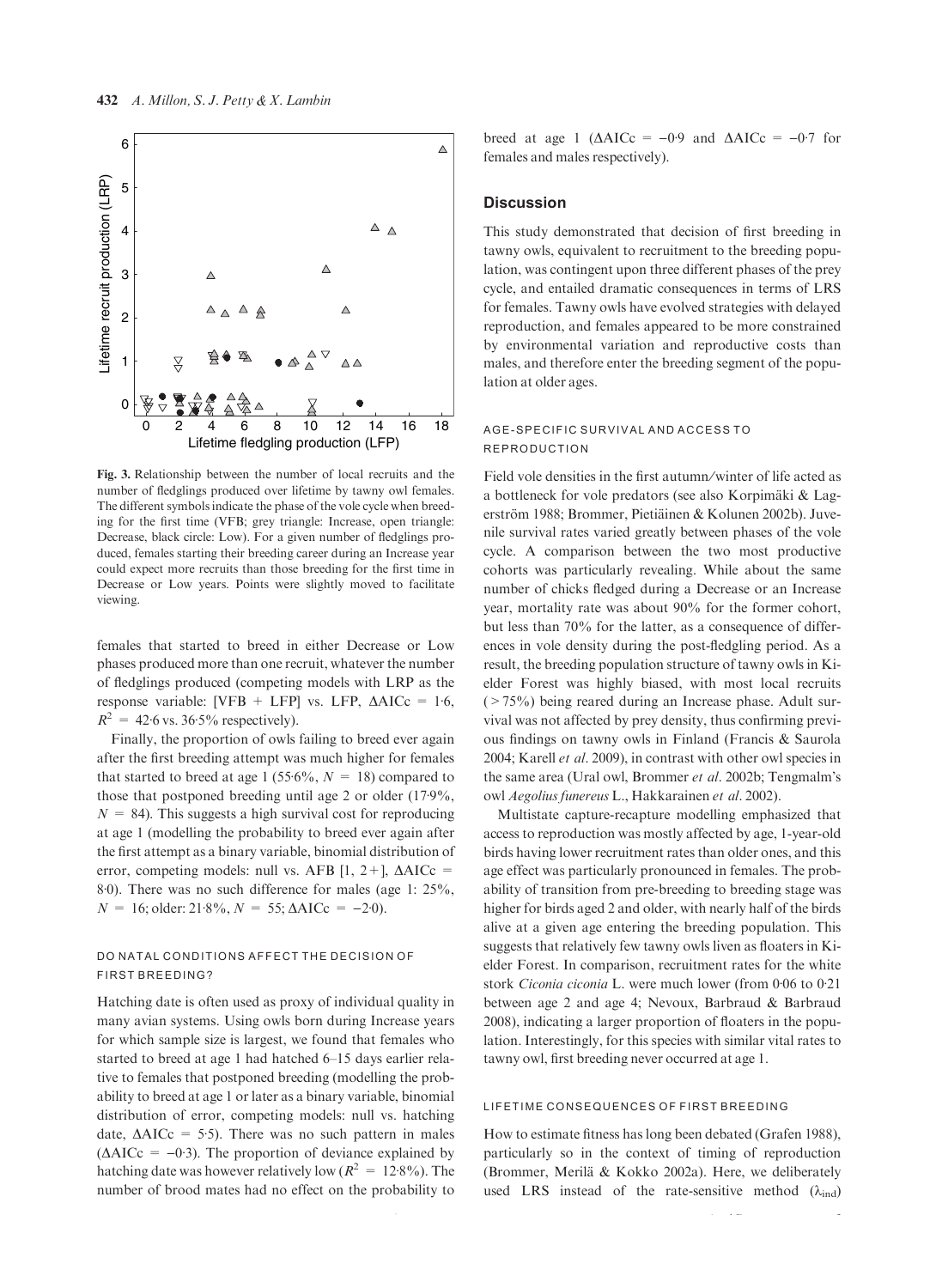proposed by McGraw & Caswell (1996) which explicitly accounts for AFB. This is because the effect of the timing of first reproduction is contingent upon whether  $\lambda_{ind}$  exceeds 1, i.e. whether average individuals produce two or more offspring over their lifetime, and is affected by the type of counts used (e.g. nestling or recruit; Brommer et al. 2002a). This threshold in LRS determines whether individuals are analogous to either declining populations (then delayed reproduction is favoured), or to increasing populations (then reproduction early in life is favoured), and therefore may alter the ranking between different breeding strategies taken from rate-sensitive and rate-insensitive methods (see Supporting Information Appendix S2). Furthermore, Brommer et al. (2004) provided empirical evidence that LRS was a better proxy for long-term genetic contributions than  $\lambda_{ind}$  when counting fledglings. The challenge of estimating fitness becomes even more complex when such populations are subjected to environmentally-driven fluctuating selection pressures (Benton & Grant 1996; Brommer, Kokko & Pietiäinen 2000), as we have demonstrated in this study. Indeed, LRS based on the count of fledglings implausibly assumes invariant recruitment probabilities for offspring. While counting recruits is expected to provide a more accurate measure of fitness, such a method requires exceptionally long-term and large-scale data sets to obtain unbiased estimates, hence limiting its applicability (e.g. with males in this study; see also Tinbergen 2005). In an attempt to overcome this issue, we calculated an alternative estimate for individual fitness (sc-LFP) by estimating the number of fledglings surviving the first winter, according to juvenile survival rates expected from the prevailing vole dynamics. While it requires combining population-level survival estimates with individual breeding histories, this method may provide useful insights when survival prospects of offspring vary to a large extent among years, but in a relatively predictable manner according to environmental covariates (e.g. Reid et al. 2003). Interestingly, the three types of count provided qualitatively similar results, but the proportion of variance explained was noticeably higher with sc-LFP (Table 5; Fig. 3).

The phase of the vole cycle during the first breeding attempt (VFB) was the main driver of the variation in fitness for female tawny owls in Kielder Forest (Table 5, Fig. 2). Models incorporating VFB consistently received more support than models with AFB, and the former explained a substantial amount of the variance (26% when counting recruits, 47% when counting fledglings corrected for juvenile survival). Also, females recruited locally always performed better than immigrant females (see also Bouwhuis et al. 2009), providing evidence for costs associated with dispersal in this species. Considering the fitness of females born locally, we did not find evidence for a carry-over effect of vole densities experienced early in life. Owls surviving the harsh conditions during their first winter were not any longer affected and had similar fitness to those born during an Increase or a Low year who had experienced rising prey densities during their first winter. Focusing on females from the Increase cohort further revealed that, even when accounting for hypothetical individuals who postponed reproduction but died before recruiting, a delayed reproduction strategy remained the most successful (but only when counting recruits, Fig. 3). Brommer et al. (1998) found similar results with Ural owl although the difference between females using the first opportunity to breed and females postponing breeding was no longer significant with LRS accounting for the invisible fraction, possibly due to a lack of power.

As most females breeding at age 1 did so in a Decrease year, it is not possible to tease apart the relative contribution of age and environmental conditions on fitness. A study on tawny owls in Finland suggests however that the cost of the first reproduction remains high even under favourable conditions (Karell *et al.* 2009). In this population,  $>50\%$  of new recruits were 1-year-old birds that bred for the first time during the Increase phase of the vole cycle, and inexperienced breeders (pooling birds with different AFB however) suffered a severe reduction in survival. In contrast to our results however, the two sexes were equally affected and had strikingly lower survival. The moulting vs. reproduction resource allocation trade-off (Dawson et al. 2000) may be a plausible mechanism by which a cost of reproduction arises in tawny owls. Indeed, breeding birds allocated fewer resources to moulting wing and tail feathers, a key process in maintaining fight ability, than non-breeding birds. Tawny owls breeding at age 1 replace none of their juvenile flight feathers (remiges and rectrices) before breeding commences (Petty 1994). Such birds might struggle to replace feathers later on, a process that could impair their survival or their breeding capabilities. As a fact, females breeding at age 1, but not males, drastically reduced their chance of breeding ever again.

Most previous studies on AFB and costs of reproduction have, for practical reasons, focused solely on females (e.g. Viallefont, Cooke & Lebreton 1995), or even pooled individuals of unknown sex (e.g. Barbraud & Weimerskirch 2005). This is despite life-history theory predicting that sex-specific roles in reproduction should affect the pattern of selection between males and females. Although our analyses are based on a smaller sample, neither AFB nor VFB seems to alter male fitness, and 1-year-old males breeding in Decrease years did not suffer the additional mortality seen in females. Costs of reproduction might have contributed to the evolution of delayed breeding in females whereas males appeared less constrained (Tavecchia et al. 2001; Hawn, Radford & du Plessis 2007).

#### PREY CYCLICITY: A LIFE-HISTORY TRAP FOR TAWNY OWLS?

Organisms may have evolved life-history strategies such as bet-hedging and delayed reproduction when confronted with temporally varying environment (Wilbur & Rudolf 2006). However, and contrary to previous assertions, recent theoretical work reveals that temporal environmental variability alone cannot select for delayed reproduction in classic iteroparous organisms (i.e. with adult survival higher than juvenile survival; Koons, Metcalf & Tuljapurkar 2008). Costs associated with early reproduction must therefore be large to

2009 British Ecological Society, Journal of Animal Ecology, 79, 426–435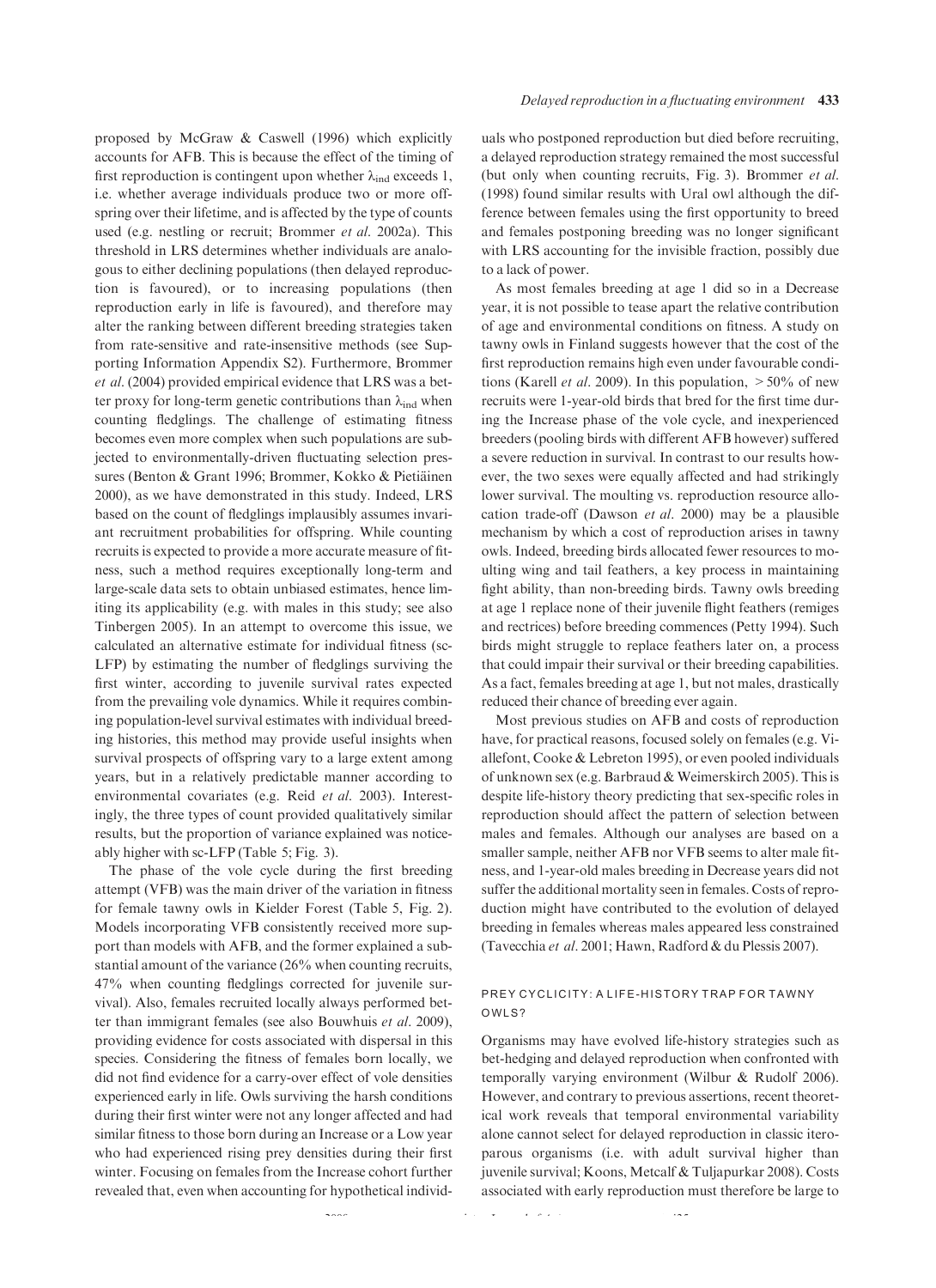#### 434 A. Millon, S. J. Petty & X. Lambin

make delayed reproduction evolutionarily beneficial. Indeed, we have provided here evidence of high costs of early reproduction that translates into lower realized fitness. This, in turn, begs the question of why did some tawny owl females start to breed at age 1 in a Decrease vole year? Obviously, individuals typically differ in intrinsic quality and it could be hypothesized that owls breeding at age 1 were individuals with lower survival prospects opting for a best-of-a-bad job strategy. Surprisingly, we found just the opposite. Females that recruited at age 1 were those that hatched relatively early in the previous year, a trait classically assumed to reflect better offspring internal state as a consequence of higher parental quality and/or investment (e.g. Spear and Nur, 1994). High prey densities during spring of Decrease years might have lured young females into a life-history trap, by encouraging breeding in a year where resources later collapsed. Such a trap effect may be magnified by the low number of potential recruits available in a Decrease phase. Indeed, the fact that recruits were mostly yearlings reared during the previous Increase phase indicated a lack of older birds in the nonbreeding pool.

Finally, given the marked impact of cyclical prey dynamics on life-history decisions of tawny owls, it would be interesting to investigate whether early conditions (phase of the vole cycle) at birth or during the first breeding event, or AFB, affect individual age-specific performance throughout lifetime, and potentially population dynamics. This is particularly relevant given the decreasing amplitude of prey multi-annual cycles seen in Kielder Forest as well as elsewhere in Europe (Bierman et al. 2006; Ims, Henden & Killengreen 2008).

#### Acknowledgements

This analysis was supported by NERC grants NE/E010660/1 and NE/F021402/1. We are grateful to Forest Enterprise, Kielder Forest District for giving us unrestricted access to the forest for this study. B.M. Appleby, C. Coles and D. Anderson helped with some of the field work. We also thank J.M. Reid, T. Cornulier, S. Jouaire, C. Sutherland, together with three anonymous referees for helpful comments. A. Douglas and C. Putois provided useful statistical advice.

#### References

- Appleby, B.M., Petty, S.J., Blakey, J.K., Rainey, P. & MacDonald, D.W. (1997) Does variation of sex ratio enhance reproductive success of offspring in tawny owls (Strix aluco)? Proceedings of the Royal Society of London. Series B, Biological Sciences, 264, 1111–1116.
- Barbraud, C. & Weimerskirch, H. (2005) Environmental conditions and breeding experience affect costs of reproduction in blue petrels. *Ecology*, 86, 682– 692.
- Benton, T.G. & Grant, A. (1996) How to keep fit in the real world: elasticity analyses and selection pressures on life histories in a variable environment. The American Naturalist, 147, 115–139.
- Bierman, S.M., Fairbairn, J.P., Petty, S.J., Elston, D.A., Tidhar, D. & Lambin, X. (2006) Changes over time in the spatiotemporal dynamics of cyclic populations of field voles (Microtus agrestis L.). The American Naturalist, 167, 583–590.
- Bouwhuis, S., Sheldon, B.C., Verhulst, S. & Charmantier, A. (2009) Great tits growing old: selective disappearance and the partitioning of senescence to stages within the breeding cycle. Proceedings of the Royal Society of London. Series B, Biological Sciences, 276, 2769-2777.
- Bradford, M.J. & Roff, D.A. (1993) Bet hedging and the diapause strategies of the cricket Allonemobius fasciatus. Ecology, 74, 1129–1135.
- Brommer, J.E., Pietiäinen, H. & Kolunen, H. (1998) The effect of age at first breeding on Ural owl lifetime reproductive success and fitness under cyclic food conditions. Journal of Animal Ecology, 67, 359–369.
- Brommer, J.E., Kokko, H. & Pietiäinen, H. (2000) Reproductive effort and reproductive values in periodic environments. The American Naturalist, 155, 454–472.
- Brommer, J.E., Merilä, J. & Kokko, H. (2002a) Reproductive timing and individual fitness. Ecology Letters, 5, 802–810.
- Brommer, J.E., Pietiäinen, H. & Kolunen, H. (2002b) Reproduction and survival in a variable environment: Ural owls (Strix uralensis) and the three-year vole cycle. The Auk, 119, 544–550.
- Brommer, J., Gustafsson, L., Pietiäinen, H. & Merilä, J. (2004) Single-generation estimates of individual fitness as proxies for long-term genetic contribution. The American Naturalist, 163, 505–517.
- Burnham, K.P. & Anderson, D.R. (2002) Model Selection and Multimodel Inference, 2nd edn. Springer-Verlag, New-York.
- Cam, E. & Monnat, J.Y. (2000) Apparent inferiority of first-time breeders in the kittiwake: the role of heterogeneity among age classes. Journal of Animal Ecology, 69, 380–394.
- Charmantier, A., Perrins, C., McCleery, R.H. & Sheldon, B.C. (2006) Quantitative genetics of age at reproduction in wild swans: support for antagonistic pleiotropy models of senescence. Proceedings of the National Academy of Sciences of the United States of America, 103, 6587–6592.
- Choquet, R., Reboulet, A.M., Pradel, R., Gimenez, O. & Lebreton, J.-D. (2003) User's Manual for U-CARE., pp. ftp://ftp.cefe.cnrs-mop.fr/biom/ Soft-CR/. CEFE/CNRS, Montpellier.
- Choquet, R., Rouan, L. & Pradel, R. (2009). Modeling Demographic Processes in Marked Populations (eds D.L. Thomson, E.G. Cooch & M.J. Conroy), pp. 845–865. Environmental and Ecological Statistics Series, Vol. 3, Springer US.
- Curio, E. (1983) Why do young birds reproduce less well? Ibis, 125, 400– 404.
- Dawson, A., Hinsley, S.A., Ferns, P.N., Bonser, R.H.C. & Eccleston, L. (2000) Rate of moult affects feather quality: a mechanism linking current reproductive effort to future survival. Proceedings of the Royal Society of London. Series B, Biological Sciences, 267, 2093–2098.
- Descamps, S., Boutin, S., Berteaux, D. & Gaillard, J.M. (2006) Best squirrels trade a long life for an early reproduction. Proceedings of the Royal Society of London. Series B, Biological Sciences, 273, 2369–2374.
- Ens, B.J., Weissing, F.J. & Drent, R.H. (1995) The despotic distribution and deferred maturity: two sides of the same coin. The American Naturalist, 146, 625–650.
- Francis, C.M. & Saurola, P. (2004) Estimating components of variance in demographic parameters of Tawny Owls, Strix aluco. Animal Biodiversity and Conservation, 27, 489–502.
- Grafen, A. (1988). On the uses of data on lifetime reproductive success. Reproductive Success. (ed. T.H. Clutton-Brock), pp. 538. University of Chicago Press, Chicago.
- Hadley, G.L., Rotella, J.J. & Garrott, R.A. (2007) Evaluation of reproductive costs for Weddell seals in Erebus Bay, Antarctica. Journal of Animal Ecology, 76, 448–458.
- Hakkarainen, H., Korpimäki, E., Koivunen, V. & Ydenberg, R. (2002) Survival of male Tengmalm's owls under temporally varying food conditions. Oecologia, 131, 83–88.
- Hawn, A.T., Radford, A.N. & du Plessis, M.A. (2007) Delayed breeding affects lifetime reproductive success differently in male and female green woodhoopoes. Current Biology, 17, 844-849.
- Houston, A.I. & McNamara, J.M. (1999) Models of Adaptive Behaviour. Cambridge University Press, Cambridge.
- Ims, R.A., Henden, J.-A. & Killengreen, S.T. (2008) Collapsing population cycles. Trends in Ecology & Evolution, 23, 79–86.
- Julliard, R., Perret, P. & Blondel, J. (1996) Reproductive strategies of philopatric and immigrant blue tits. Acta Oecologia, 17, 487–501.
- Karell, P., Ahola, K., Karstinen, T., Zolei, A. & Brommer, J.E. (2009) Population dynamics in a cyclic environment: consequences of cyclic food abundance on tawny owl reproduction and survival. Journal of Animal Ecology, 78, 1050–1062.
- Kokko, H. & Jennions, M. (2003) It takes two to tango. Trends in Ecology & Evolution, 18, 103–104.
- Koons, D.N., Metcalf, C.J.E. & Tuljapurkar, S. (2008) Evolution of delayed reproduction in uncertain environments: a life-history perspective. The merican Naturalist, 172, 797-805.